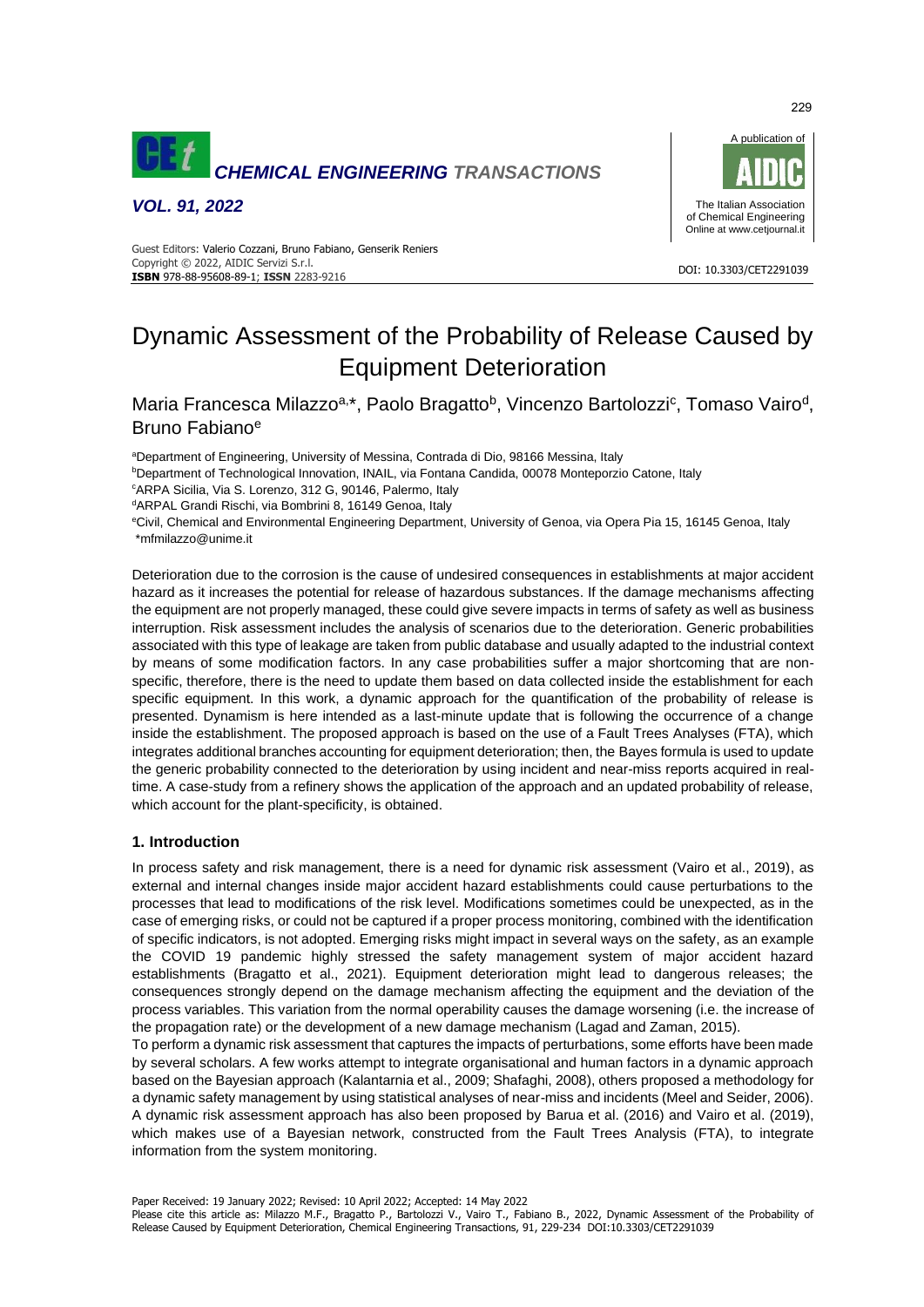This paper proposes a dynamic risk assessment for scenarios triggered by the equipment deterioration, but the dynamism is here intended as a last-minute update that integrates some evidenced changes inside the establishment causing the modification of the risk level. Current standards and practices support the management of the equipment integrity by addressing time-based or risk-based inspection schedules and the use of guidelines to operate equipment in conditions that allow for a tolerable deterioration rate. The adoption of the RBI (risk-based inspection) approach (API, 2016a) and the creation of Integrity Operating Windows (IOW) (API, 2014) support a rigorous integrity management program and also the handling of possible changes/deviations in the process. This work focuses on generic probabilities to be used in risk assessment, these are publicly available in open-access databases but are not plant-specific, on the other hand plant specific data could sometimes be statistically invalid due to a short duration of data collection or to a limited population of equipment (Shafaghi, 2008). In the current practice in major hazard establishments, the generic failure rates, are still used to comply with the requirements of Seveso Legislation but, since a decade, these have been considered misleading (Bragatto et al., 2013) and, for this reason, are corrected by means of data related to the specific context including the actual damage mechanisms and the operational experience. This inevitably leads to the application of a more dynamic approach for the risk analysis.

The proposed approach for the quantification of the probability of release due to equipment deterioration makes use of a Fault Trees Analysis (FTA) integrating further branches related to the investigation of the causes of release due to the damage mechanisms affecting the equipment. The Bayes approach is used to update the probability by using incident and near-miss reports collected inside the establishment. The paper is structured in the following sections: Section 2 describes the approach proposed for the dynamic quantification of the probability of release due to equipment deterioration; Section 3 presents the case study used for the validation of the approach; Section 4 presents the results of the study; and Section 5 provides the conclusion and describes future perspectives.

## **2. Dynamic quantification of the probability of release due to equipment deterioration**

The proposed dynamic approach is based on an FTA, which integrates additional branches related to the investigation of the causes of release due to the damage mechanisms affecting the equipment. Then, the Bayes formula is used to update the probability of release by integrating incident and near-miss reports collected inside the establishment. It should be observed that the probabilities, used in risk assessment, are commonly obtained from the literature. These are modified by means of factors that take into account the complexity of the system, the damage mechanisms (damage factor) and the safety management system adopted in the company (management factor). The updating is still applied on the basic probabilities in order to be always reflected on the final probabilities of release scenarios.

#### **2.1 Bayes updating methodology**

The Bayes updating methodology assigns updated probabilities to the scenarios by combining prior judgments and evidences collected inside the establishment (Shafaghi, 2008). The method is articulated in the following three steps:

- Definition of a prior distribution for the equipment probability;
- Gathering evidences (likelihood function), i.e. plant specific data;
- Construction of the posterior distribution by using Bayes' theorem.

The Bayes formula is defined by the following well-known equation:

$$
f_{\text{posterior}}\left(\lambda\right) = \Pr\left(X = x \mid \lambda\right) \cdot f_{\text{prior}}\left(\lambda\right) \tag{1}
$$

where: *λ* = equipment probability of release due to deterioration; *f*prior(*λ*) = a priori distribution of *λ*; Pr(*X=x|λ*) = likelihood function of  $λ$  for a given  $x$ ;  $f_{posterior}(λ)$  = posteriori distribution of  $λ$ .

#### **2.2 Fault Tree Analysis**

The Fault Tree Analysis is a widespread technique to identify and assess combinations of events, based on the investigation of system operability and the influence of its environment; the scope is the identification of combinations leading to an undesired state of the system (Haas et la., 1981). The undesired state is represented by a *top event*. The logical gates integrate the primary events to the top event; primary events are those that are not further developed (e.g. component failures, missed actuation signals, human errors, unavailability due to the test and maintenance activities, common cause contributions).

To execute a quantitative assessment with respect to the top event, a probability must be assigned to each event included in the Fault Tree. In this work, the FTA integrates events related to the equipment deterioration and, in order to assign a plant-specific probability to the event and make dynamic the analysis, the Bayes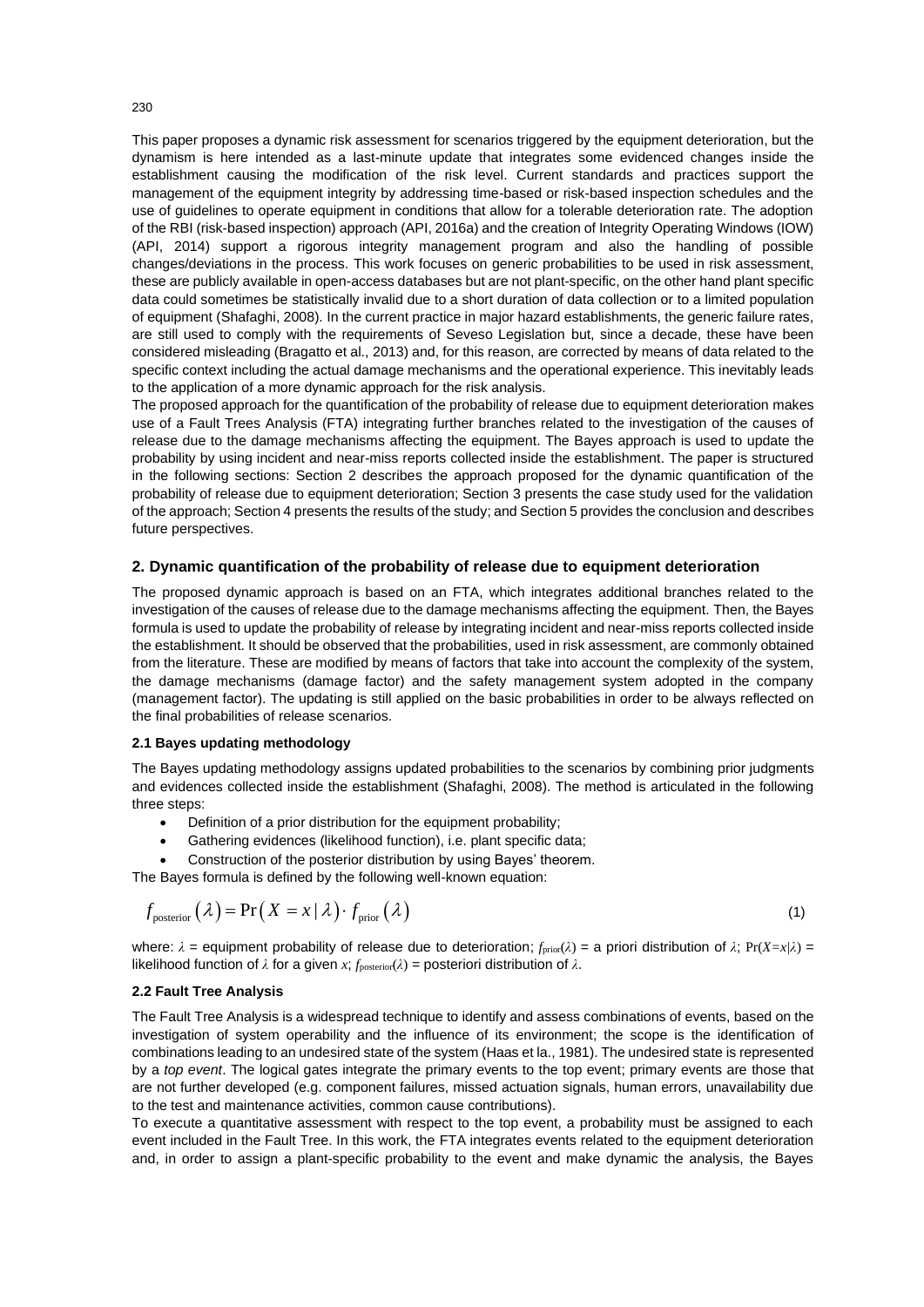approach updates generic probability by means of plant reports containing incidents and near-misses collected in real-time.

## **3. Case-study**

The application of the methodology, described in Section 2, has been carried out for a top event included in a desulphurisation unit of a refinery. The top event is the overpressure in a stabilisation column (T1931) which is upstream to the desulphurisation reactor. The column removes any entrainment of sulphur (hydrogen sulphide) in the naphtha to be sent to the desulphurisation reactor. Before entering the column, the feed undergoes a preheating from the bottom stream of the stabiliser, which then is fed to the reactor as shown in Figure 1.



*Figure 1: Desulphurisation unit.*

Figure 2 shows the fault tree related to the top event to be investigated. An overpressure inside the column could be caused by: (i) failures of the protection systems; (ii) the deterioration of the tubes of the heat exchanger (bundle) which determines a random failure and the mixing of the heating stream with the feed to the stabiliser, i.e. an overflow in the column; (iii) other causes of failure (e.g. overfilling of the column, overheating of the feed, blocked column exit). The integration of the second cause in risk assessment allows accounting for the effects of the equipment deterioration. It must be pointed that the overpressure inside the column due to a tube leakage could occur in case of small and medium holes, whereas for large holes or rupture a significant failure of the heat exchanger is likely to occur.

Table 1 gives the probabilities of the events included in the FTA. Tables 2-4 show the basic probabilities for random failures of heat exchangers, collected from the most popular databases. Those to be used in calculating the probability of the event of case (ii) have been selected and updated by means of the Bayes formula. The process conditions have been taken from the Safety Report of the establishment and the modification factors (damage factor and managerial factor) have been calculated according to the API (2016b):

- in-service year: 1975
- operating pressure: 24.96 barg
- operating temperature: 62.78°C
- damage mechanism: thinning due to sulphidation
- material: carbon steel
- inner diameter: 1.092 mm

The case study represents an idealized situation, which reports information collected in various refineries.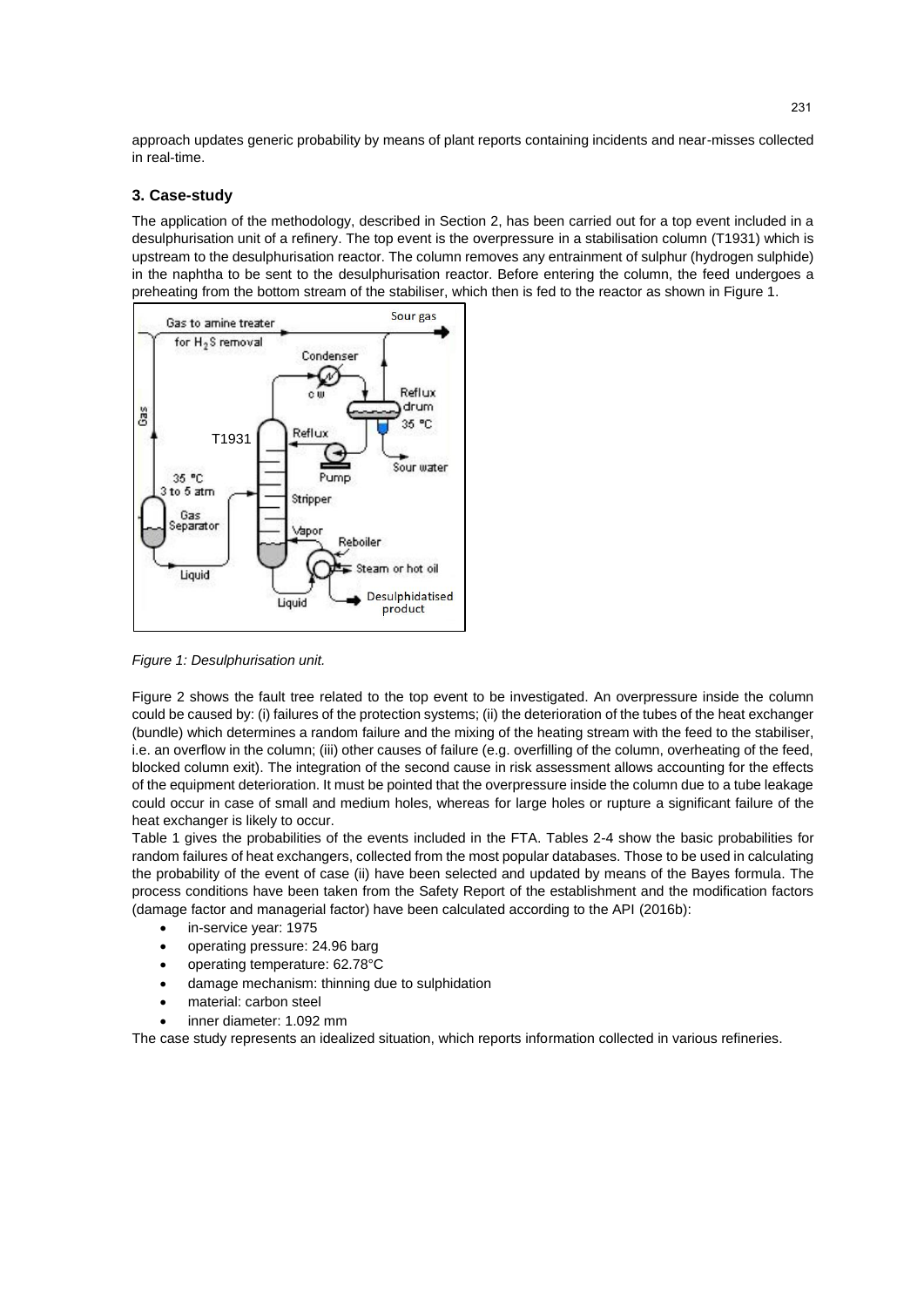

*Figure 2: Fault Tree for the investigation of the overpressure inside the stabilisation column.*

*Table 1: Probabilities*

| Event                      | Probability          |
|----------------------------|----------------------|
| Protection system failures | $1.30 \cdot 10^{-8}$ |
| Causes of failure          | $1.44 \cdot 10^{-3}$ |

*Table 2: Probability of random failures of heat exchanger (API; 2016b) (failures/year)*

| Component          | Small         | Medium        | Large           | Rupture       | Total         |
|--------------------|---------------|---------------|-----------------|---------------|---------------|
| Shell (inner wall) | $8.0010^{-6}$ | $2.0010^{-5}$ | $2.0010^{-6}$   | $6.0010^{-7}$ | $3.0610^{-5}$ |
| Shell (outer wall) | $8.0010^{-6}$ | $2.0010^{-5}$ | $2.00\,10^{-6}$ | $6.0010^{-7}$ | $3.0610^{-5}$ |
| Tubes              | $8.0010^{-6}$ | $2.0010^{-5}$ | $2.0010^{-6}$   | $6.0010^{-7}$ | $3.0610^{-5}$ |

*Table 3: Probability of random failures of heat exchanger (Flemish Government LNE Department Environment, Nature and Energy Policy Unit Safety Reporting Division; 2009) (failures/year)*

| Leak size category (mm) | Equivalent leak size (mm)<br>Failure range |                                           |  |
|-------------------------|--------------------------------------------|-------------------------------------------|--|
| $0 - 25$                | 10                                         | $3.810^{-3} - 6.010^{-3} - 8.610^{-3}$    |  |
| 25-50                   | 35                                         | $2.310^{-3} - 3.910^{-3} - 6.310^{-3}$    |  |
| 50-150                  | 100                                        | $4.1 10^{-6} - 1.6 10^{-5} - 4.6 10^{-5}$ |  |
| Catastrophic            | Rupture                                    | $2.7 10^{-6} - 1.3 10^{-5} - 4.1 10^{-5}$ |  |

*Table 4: Probability of random failures of heat exchanger (Uijt de Haag and Ale, 2005) (failures/year)*

| Configuration                                                                                                                 | Instantaneous | Continuous    | Continuous size  |
|-------------------------------------------------------------------------------------------------------------------------------|---------------|---------------|------------------|
|                                                                                                                               |               |               | 10 <sub>mm</sub> |
| Heat exchanger, dangerous substance outside pipes                                                                             | $5.0010^{-5}$ | $5.0010^{-5}$ | $5.0010^{-3}$    |
| Heat exchanger, dangerous substance inside pipes,<br>design pressure outer shell less than pressure of<br>dangerous substance | $10^{-5}$     | $10^{-3}$     | $10^{-2}$        |
| Heat exchanger, dangerous substance inside pipes,<br>design pressure outer shell more than pressure of<br>dangerous substance | $10^{-6}$     | --            | --               |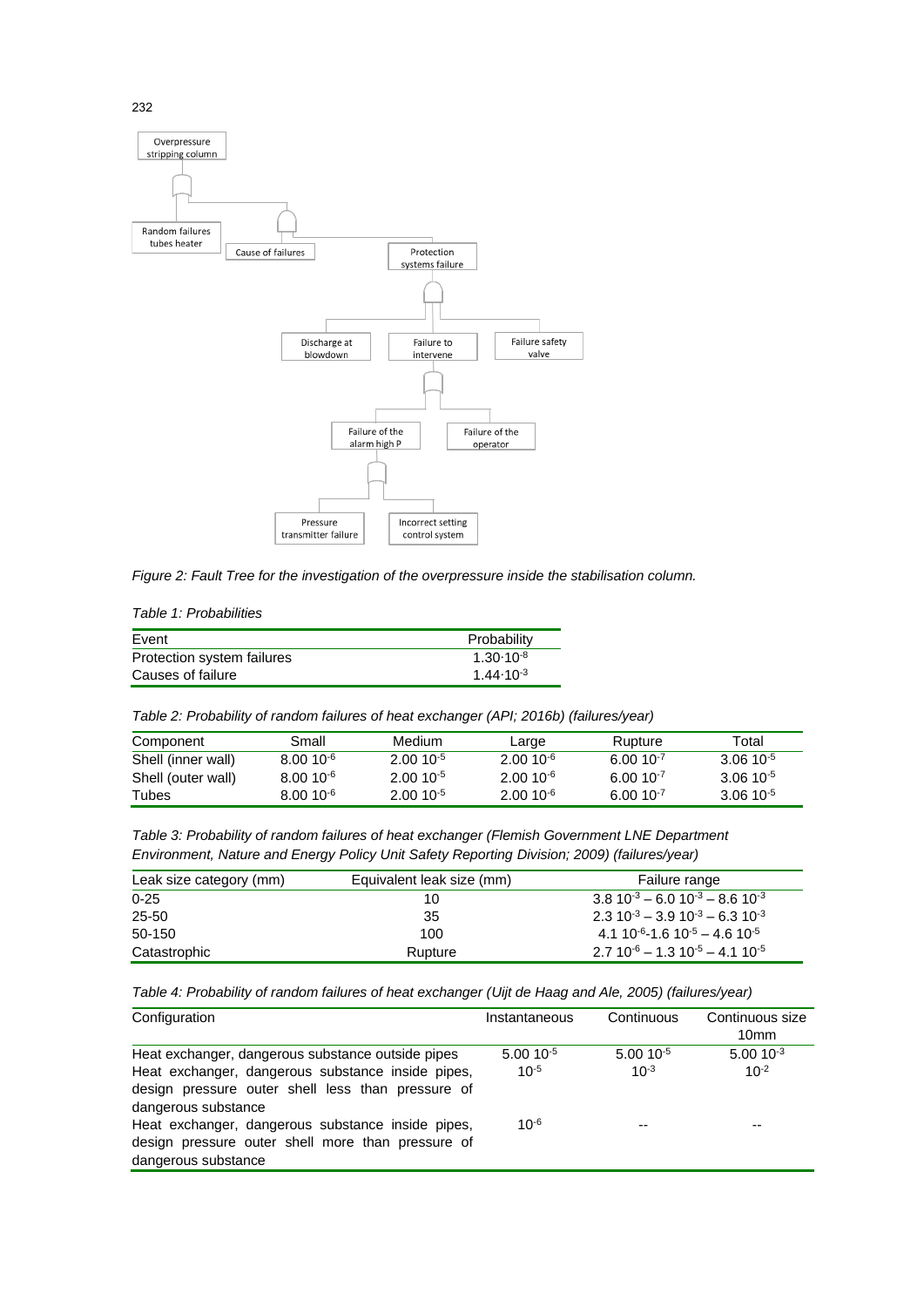Concerning the data of Table 3, three values are given but AMINAL suggests using the central value in the safety reports. The extreme values (lower and upper) are reported in background information (appendix of AMINAL). Table 4 classifies failure rate based on amount of loss of containment.

By focusing on the heat exchanger used for preheating purpose, data concerning near-misses and tube ruptures occurred within the plant were collected. The observation period runs from the 1st September 2009 to the 31st October 2021 (12 years) and 65 near misses have been gathered, involving different items of the plant. Near misses include failures, ruptures, misuses, misfunctions of technical systems as well as human errors. There are 78 heat exchangers in the unit that were in service during the observation period. 2 minor leakages due to corrosion damages in tube bundle were recorded in the database. In addition, 2 near misses, involving heat exchangers, were related to inappropriate actions during maintenance, but only one of these led to a loss of material, albeit well controlled.

## **4. Results**

The gamma distribution (Eq. 2) has been chosen for the prior probability of failure data, whereas the likelihood function is generally well represented by the Poisson distribution (Eq. 3) (Sharaghi, 2008). By updating the prior gamma distribution by the Poisson likelihood model, the posterior distribution is also represented by the gamma distribution (Eq. 4):

$$
f_{\text{prior}}(\lambda) = \frac{\beta^{\alpha}}{(\alpha - 1)!} \lambda^{\alpha - 1} e^{-\lambda \beta} \tag{2}
$$

$$
\Pr(X = x \mid \lambda) = \frac{e^{-\lambda t} (\lambda t)^{x}}{x!}
$$
\n(3)

$$
f_{\text{posterior}}\left(\lambda\right) = \frac{\beta^{\alpha}}{\left(\alpha - 1\right)!} \lambda^{\alpha - 1} e^{-\lambda \beta} \cdot \frac{e^{-\lambda t} \left(\lambda t\right)^{x}}{x!}
$$
\n<sup>(4)</sup>

where:  $\alpha$  = scale factor;  $\beta$  = shape factor. By comparing Equation 2 and 3, the following can be obtained:

$$
\alpha_{\text{posterior}} = x + \alpha_{\text{prior}} \tag{5}
$$

$$
\beta_{\text{posterior}} = t + \beta_{\text{prior}} \tag{6}
$$

In addition, it must be recalled that the mean of the gamma distribution is  $\alpha/\beta = 0.5$  and the variance is  $\alpha/\beta^2$ . Then, it is possible to derive the parameters of the posterior distribution.

The parameters of the posterior distribution have been calculated for the heat exchanger by updating data by accounting for near misses and tube ruptures. The prior probability of release from the tubes has been quantified by using the RBI methodology (API, 2016b): the generic probability is the sum of the failure rate associated to small and medium leakages (from AMINAL, i.e. 9.90·10<sup>-3</sup>), the damage factor and the managerial factor have been quantified to be respectively 1.5453 and 0.111. Then, the resulting probability of release was 1.70∙10<sup>-3</sup>, this value has been updated by the Bayes approach. The results of the Bayesian updating are summarised in Table 5 and compared with the prior data.

|  |  | Table 5: Data updated |
|--|--|-----------------------|
|--|--|-----------------------|

|                 | Small and medium leakage |                      | Large leakage and rupture |                      | Total failure        |                      |
|-----------------|--------------------------|----------------------|---------------------------|----------------------|----------------------|----------------------|
|                 | Prior                    | Posterior            | Prior                     | Posterior            | Prior                | Posterior            |
| Scale parameter | 0.5                      | 65.5                 | 0.5                       | 2.5                  | 0.5                  | 67.5                 |
| Shape parameter | 294                      | 1230                 | $1.72 \cdot 10^{4}$       | $1.82 \cdot 10^4$    | 289                  | 1230                 |
| Probability     | $1.70 \cdot 10^{-3}$     | $5.32 \cdot 10^{-2}$ | $2.90 \cdot 10^{-5}$      | $1.38 \cdot 10^{-4}$ | $1.73 \cdot 10^{-3}$ | $5.51 \cdot 10^{-2}$ |